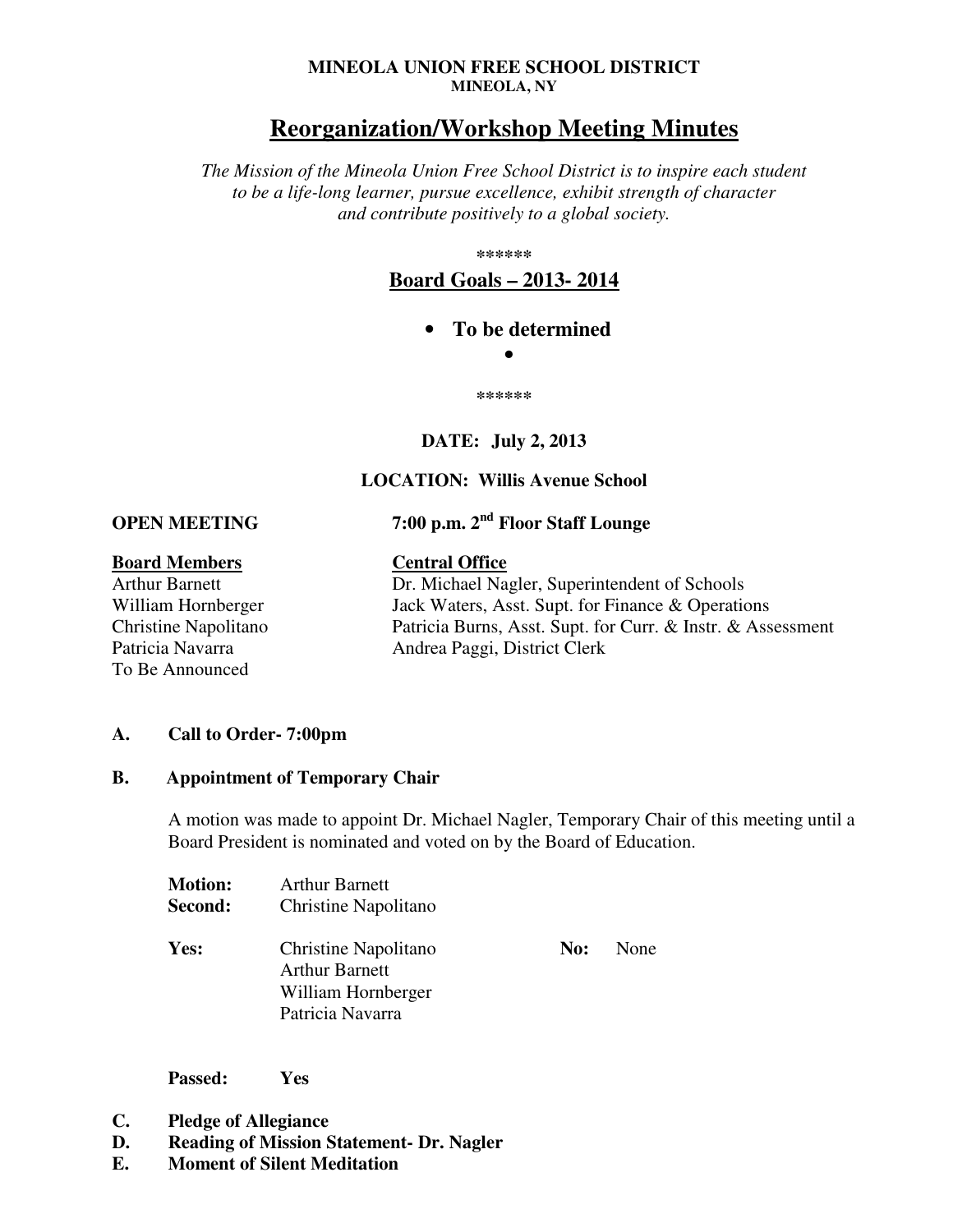## **F**. **Oath of Office**

• Patricia Navarra, Board of Education Trustee

## **G. Appointment of Board of Education Trustee**

 **RESOLUTION # 1 – BE IT RESOLVED** that the Board of Education approves the appointment of Nicole Matzer as Board of Education Trustee from July 1, 2013 – May 20, 2014.

| <b>Moved:</b><br>Second: | William Hornberger<br>Christine Napolitano                                              |     |      |
|--------------------------|-----------------------------------------------------------------------------------------|-----|------|
| Yes:                     | Christine Napolitano<br><b>Arthur Barnett</b><br>Patricia Navarra<br>William Hornberger | No: | None |

 **Passed:** Yes

#### **Oath of Office**

• Nicole Matzer, Board of Education Trustee

## **H. Nomination of Board Positions and Oath of Office**

- 1. Board President Arthur Barnett
- 2. Board Vice President Christine Napolitano

 A motion was made for Arthur Barnett, Board President  **Motion:** Christine Napolitano **Second:** William Hornberger

Yes: Christine Napolitano **No:** None Patricia Navarra Nicole Matzer William Hornberger

**Passed:** Yes

- A motion was made for Christine Napolitano, Vice President  **Motion:** William Hornberger **Second:** Arthur Barnett
- Yes: Arthur Barnett **No:** None Patricia Navarra Nicole Matzer William Hornberger

**Passed:** Yes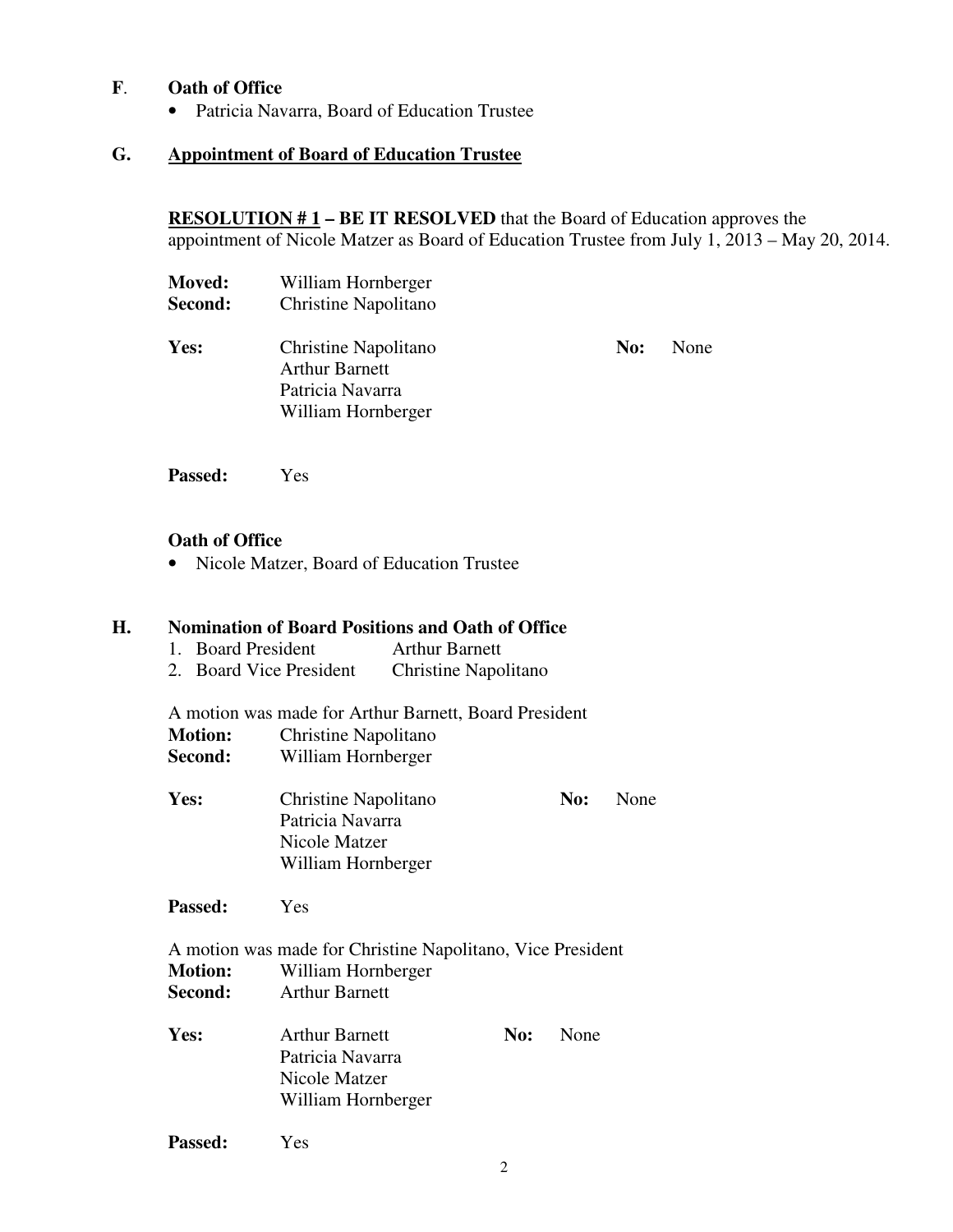## **I. New York State Regulation §315.4**

## 1. STANDARD WORK DAY AND REPORTING RESOLUTION

**RESOLUTION #2 - BE IT RESOLVED**, that the Mineola Union Free School District hereby establishes the following as standard work days for elected and appointed officials and will report the following days worked to the New York State and Local Employees' Retirement system based on the record of activities maintained and submitted by these officials to the clerk of this body:

|                    |                    |                 |                    | <b>PARTICIPATES</b> | DAYS/MONTH  |
|--------------------|--------------------|-----------------|--------------------|---------------------|-------------|
|                    |                    |                 |                    | IN EMPLOYER'S       | (Based on   |
|                    |                    | <b>STANDARD</b> | <b>TERM</b>        | <b>TIME KEEPING</b> | Record of   |
| TITLE              | NAME               | WORK DAY        | <b>BEGINS/ENDS</b> | SYSTEM (Y/N)        | Activities) |
| District Treasurer | Donna Squicciarino |                 | 7/1/13-6/30/14     |                     |             |

| <b>Motion:</b><br>Second: | Christine Napolitano<br>William Hornberger                                                               |     |      |
|---------------------------|----------------------------------------------------------------------------------------------------------|-----|------|
| Yes:                      | William Hornberger<br>Nicole Matzer<br>Patricia Navarra<br>Christine Napolitano<br><b>Arthur Barnett</b> | No: | None |

**Passed:** Yes

## **J. Consensus Agenda**

**RESOLUTION #3 – BE IT RESOLVED** that the Board of Education approve the consensus agenda J.1.a. through J.22. as presented.

| <b>Motion:</b> | Christine Napolitano |
|----------------|----------------------|
| Second:        | William Hornberger   |

Discussion: The Board discussed items J.9. and J. 12 and decided which Board member would be the committee represented (names are listed). Mr. Hornberger asked if it is necessary to assign alternates for item 12, to cover when a representative is unable to attend a meeting. Mr. Barnett stated that he is comfortable with just assigning the representative only and stated that as President, he would fill in as needed.

A motion was made to amend Consensus agenda items J.9. and J.12 to reflect the Board representatives.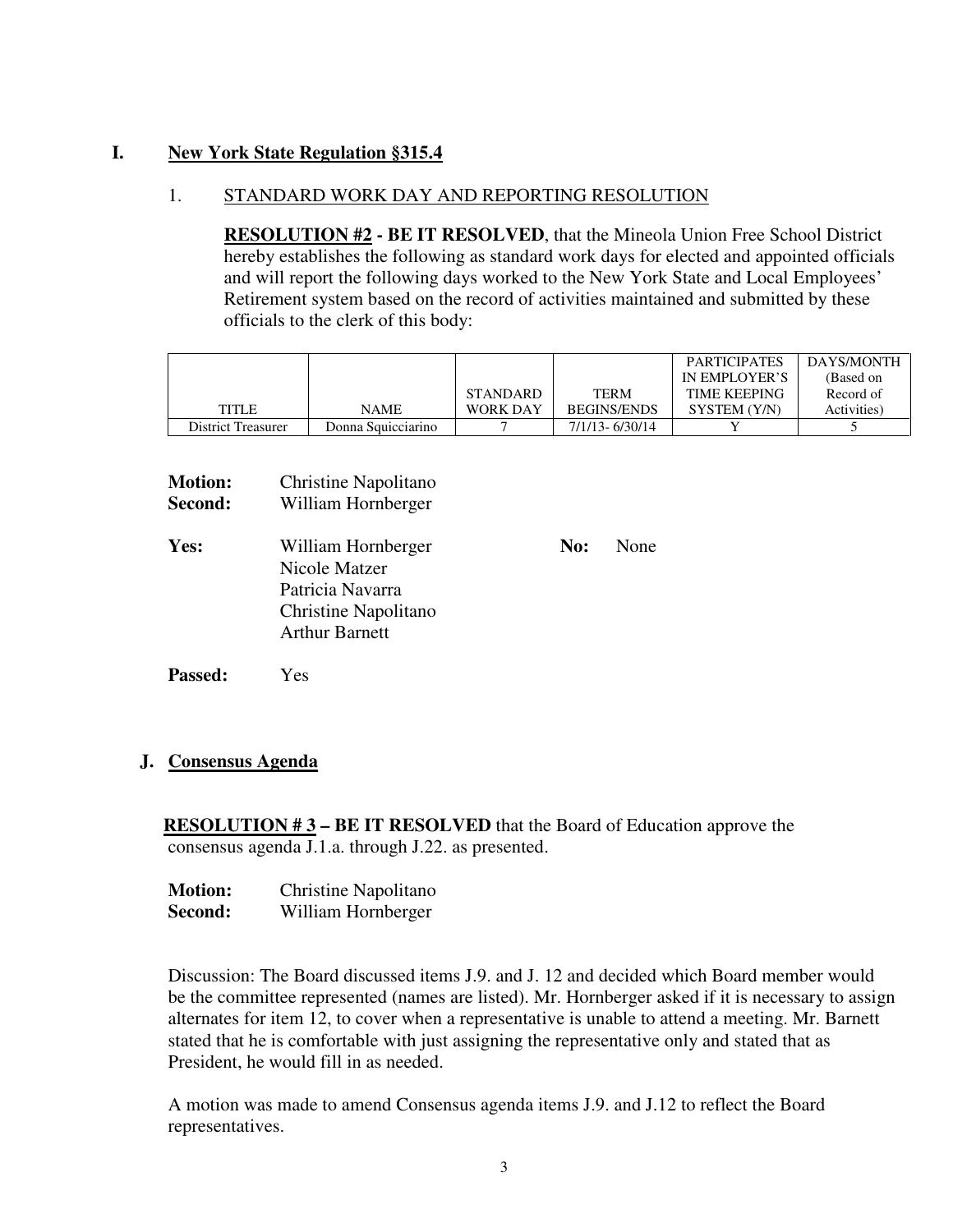**Motion:** William Hornberger **Second:** Christina Napolitano

The Board was polled and all were in favor of amending the Consensus Agenda and the motion passed. There was no further discussion and Mr. Barnett asked the District Clerk to poll the Board on amended Consensus Agenda.

| <b>Yes:</b> | William Hornberger    | No: | None |
|-------------|-----------------------|-----|------|
|             | Nicole Matzer         |     |      |
|             | Patricia Navarra      |     |      |
|             | Christine Napolitano  |     |      |
|             | <b>Arthur Barnett</b> |     |      |
|             |                       |     |      |

 **Passed:** Yes

## **1. Oath of Office**

- a. The Oath of Office was administered to Dr. Michael Nagler as Superintendent of Schools by the District Legal Counsel.
- b. That the Board of Education approves the following appointments of officers for the **2013-2014** school year and directs they are administered the Oath of Office:

Sharon Macken Chief Information Officer Donna Squicciarino District Treasurer and Registrar for Coupons and Bonds JoAnn Greene, CPA Internal Claims Auditor

c. That the Board of Education appoints Andrea Paggi as District Clerk for the **2013-2014** school year and directs that she is administered the Oath of Office:

## **2. Board Appointed Officers**

That the Board of Education appoints the following individuals to serve in the designated positions for the **2013-2014** school year:

| Harris Beach, PLLC                     | Legal General Counselor (#1337)                 |
|----------------------------------------|-------------------------------------------------|
| Ingerman Smith                         | Labor Counsel (#1337)                           |
| Dr. Marino, Winthrop Pediatrics Assoc. | District Medical Inspector (#1338)              |
| Donna Squicciarino                     | Treasurer $(\text{\#}1332)$                     |
| Donna Squicciarino                     | Extra-Class Fund Treasurer (#1336)              |
| Nawrocki Smith LLP                     | District External Independent Auditor (#1334)   |
| <b>Jack Waters</b>                     | Records Access/Management Officer (#3310, 5670) |
| <b>Jack Waters</b>                     | Delegated Administrator for SEDDAS              |
|                                        | (Section 2053)                                  |
| Daniel Romano                          | Asbestos LEA Designee                           |
| Daniel Romano                          | <b>AHERA</b> Designee                           |
| Daniel Romano                          | Integrated Pest Management Coordinator (#5632)  |
| Jack Waters                            | District Purchasing Agent                       |
| PMA Management Corp.                   | Workers' Compensation/Self Insurance            |
|                                        | Administrator                                   |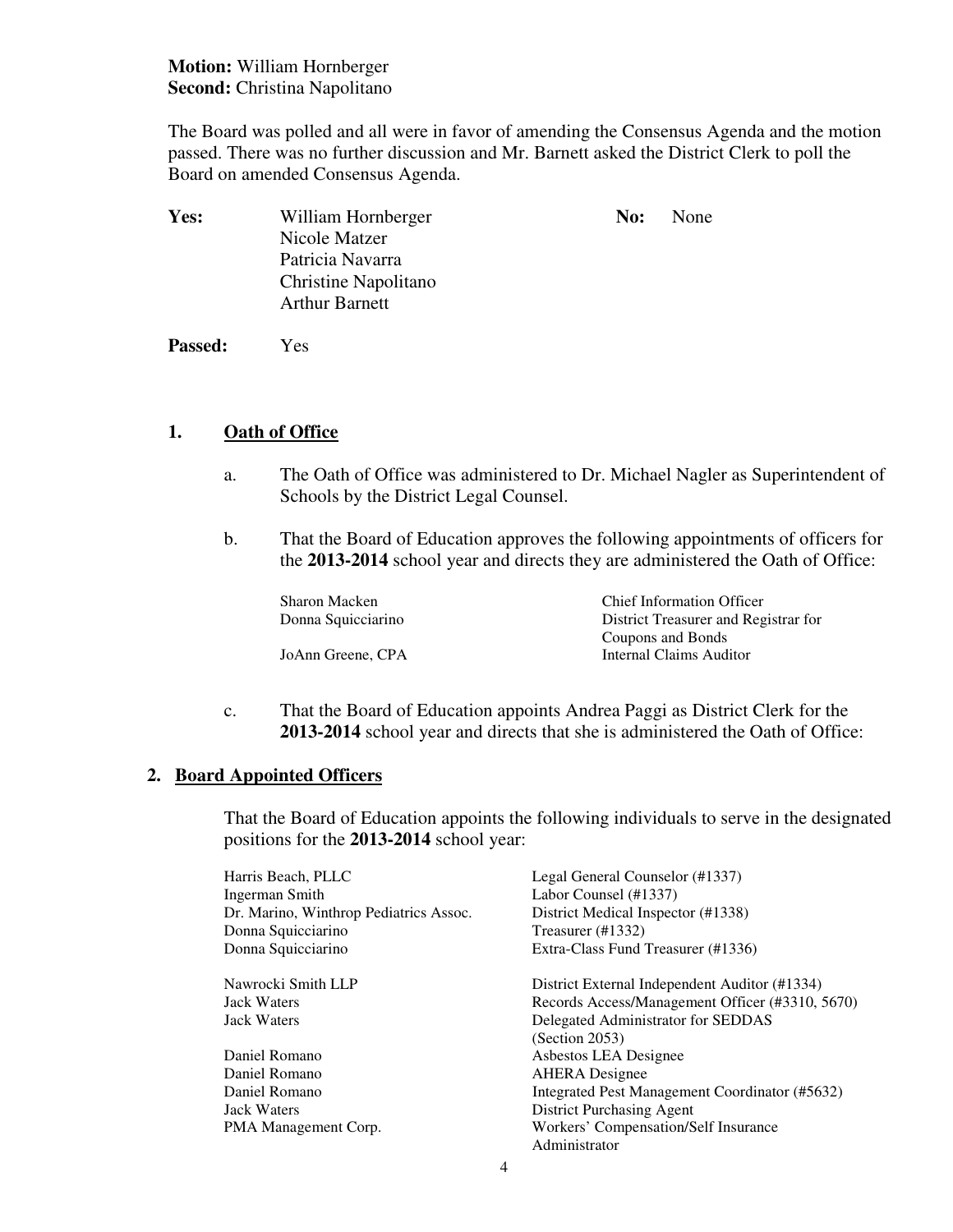Cullen & Danowski, LLP Internal Auditor (#1339) Hawkins, Delafield & Wood Bond Counsel H2M Architect of Record Consultech Unemployment Specialist Dan Romano Health & Safety Officer

Bernard Donegan Financial Consultant for Borrowing Patricia Burns Sexual Harassment Compliance Officer (#6121) Patricia Burns Title IX Compliance Coordinator Patricia Burns Board Designee for Regulation 0110-R Dan Romano Compliance Coordinator for ADA Andrea Paggi **Registrar for registering qualified votes** Registrar for registering qualified votes

### **3. Designators of Treasurers & Signatories of Extra-class Activity Funds**

That the Board of Education designates the following individuals as designators of Treasurers and signatories of Extra-class Activity Funds and co-signatory thereof as follows for the **2013-2014** school year:

| Devra Small, Principal              | <b>Hampton Street School</b> |
|-------------------------------------|------------------------------|
| TBD, Principal                      | Jackson Avenue School        |
| Dr. SueCaryl Fleischmann, Principal | Meadow Drive School          |
| Mr. Matthew Gaven, Principal        | Mineola Middle School        |
| Mr. Edward Escobar, Principal       | Mineola Senior High School   |

#### **4. Petty Cash Fund Facilitators**

That the Board of Education establishes and designates the following individuals as facilitators of Petty Cash Funds for the **2013-2014** school year:

| <b>SCHOOL OR OFFICE</b>          | <b>AMOUNT</b> | <b>ADMINISTRATOR</b>     |
|----------------------------------|---------------|--------------------------|
| Central Office                   | \$100.00      | Mr. Jack Waters          |
| High School                      | 100.00        | Mr. Edward Escobar       |
| Middle School                    | 100.00        | Mr. Matthew Gaven        |
| <b>Hampton Street School</b>     | 100.00        | Ms. Devra Small          |
| Jackson Avenue School            | 100.00        | <b>TBD</b>               |
| Meadow Drive School              | 100.00        | Dr. SueCaryl Fleischmann |
| <b>Transportation Department</b> | 100.00        | Mr. William Gilberg      |

#### **5. Bonding of Employees**

 That the Board of Education establish the bonding of the Regular and Acting -- District Treasurers and Internal Claims Auditors, and the Central Treasurers of Extra-class Activity Funds, as well as other officers and employees of the District, be as set forth in the employee blanket bond policy provided by **New York School Insurance Reciprocal (NYSIR)** which should thereupon be approved as to amount and sufficiency of surety (\$250,000) for the **2013-2014** school year.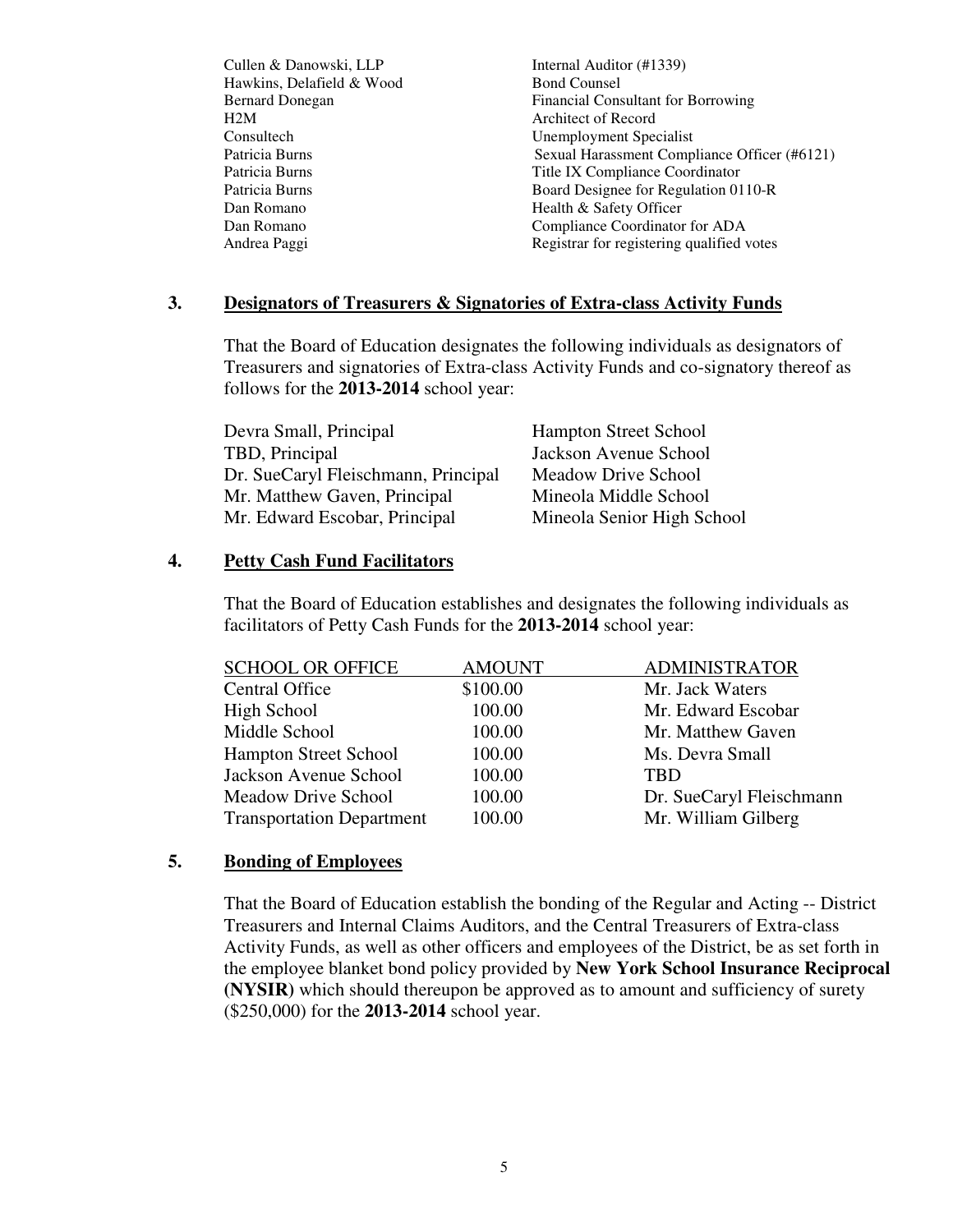#### **6. Banking Resolution**

That the Board of Education adopts the following Banking Resolution (designation of depositories, etc.) for the **2013-2014** school year.

#### **BANKING RESOLUTION OF THE MINEOLA UNION FREE SCHOOL DISTRICT July 1, 2013**

---------------------------------------------------------------------------------------

 **RESOLVED,** that the JP Morgan Chase Bank, Bank of America, Capital One, Citibank, The Bank of New York, Valley National (formerly State Bank of Long Island), Wachovia Bank, TD Bank, HSBC, and Flushing Commercial Bank to be designated as the depositories of the funds of the said District; that current funds of the District be maintained in each of the said depositories; that the said funds shall be subject to withdrawal only in pursuance of a resolution of this Board of Education and on voucher-order checks signed by the **Treasurer** and **Superintendent of Schools** or **Assistant Superintendent of Finance & Operations**, payable to the order of persons entitled to receive such money in accordance with Section 1720 of the Education Law, except however, that pursuant to said Section 1720 one voucher-order check may be drawn in the total amount of a duly certified payroll for the salaries of regular employed employees and officers legally entitled to be compensated for their services. The proceeds of such voucher-order payroll check shall be credited to a **Payroll Account**, designated as such, in each of the said depositories from which checks shall be signed by the **Treasurer** of the District and **Assistant Superintendent of Finance & Operations** drawn payable to individual employees or officers legally entitled to be compensated for services only.

**FURTHER RESOLVED,** that the Federal Home Loan Bank (FHLB) of Pittsburgh shall be the financial institution to issue Irrevocable Stand-by Letters of Credit to serve as collateral for public deposits placed with TD Bank, NA.

**FURTHER RESOLVED,** that the **Treasurer** and **Assistant Superintendent of Finance & Operations** are hereby further authorized to use either their autographed or facsimile signatures upon such checks to be issued against any or all of the District's accounts provided, however, that such facsimile signatures shall be made by means of a recognized machine or check-signing device to be used for the signing of payroll checks by the **Acting Treasurer**, which **Treasurer** cannot be present, with all the safeguards prescribed by the manufacturer, and that the keys for the machine shall at all times be kept in the custody of such officer.

**FURTHER RESOLVED,** that the said depositories be and they (including their correspondent banks) are hereby requested, authorized and directed to honor all checks, drafts or other orders for the payment of money drawn in this corporation's name on its accounts (including those drawn to the individual order of any person or persons whose name(s) appear thereon as a signer or signers thereof) when bearing the facsimile and/or autograph signature of the following:

> DONNA SQUICCIARINO, Treasurer MICHAEL NAGLER, Superintendent of Schools JOHN WATERS, Assistant Superintendent of Finance & Operations

and said Banks (including their correspondent banks) shall be entitled to honor and to charge this corporation for all such checks, drafts or other orders for the payment of money, regardless of by whom or by what means the actual facsimile signature or signatures thereon may have been affixed thereto, if such facsimile signature or signatures conform to the facsimile specimens from time to time filed with said banks by the Clerk or other officer of this corporation.

**FURTHER RESOLVED,** that each of the foregoing depositories be designated as depositories for interestbearing deposits of other funds of said District subject to withdrawal only by appropriate withdrawal orders signed by the **Treasurer** or **Superintendent of Schools** or **Assistant Superintendent of Finance & Operations** and by draft of the depository made payable to the order of this District, which said funds so withdrawn shall be re-deposited by the **Treasurer** or **Superintendent** or **Assistant Superintendent of Finance & Operations** into established checking accounts of the District as aforesaid provided for current funds.

**FURTHER RESOLVED,** that the said banks are hereby authorized to pay any such checks or drafts and also to receive the same for credit or in payment from the payee or any other holder without inquiring as to the circumstances of issue of the disposition of the proceeds thereof and, except in the case of interest-bearing deposits as in the preceding paragraph provided, even if drawn to the individual order of any signing officer or tendered in payment of his individual obligations.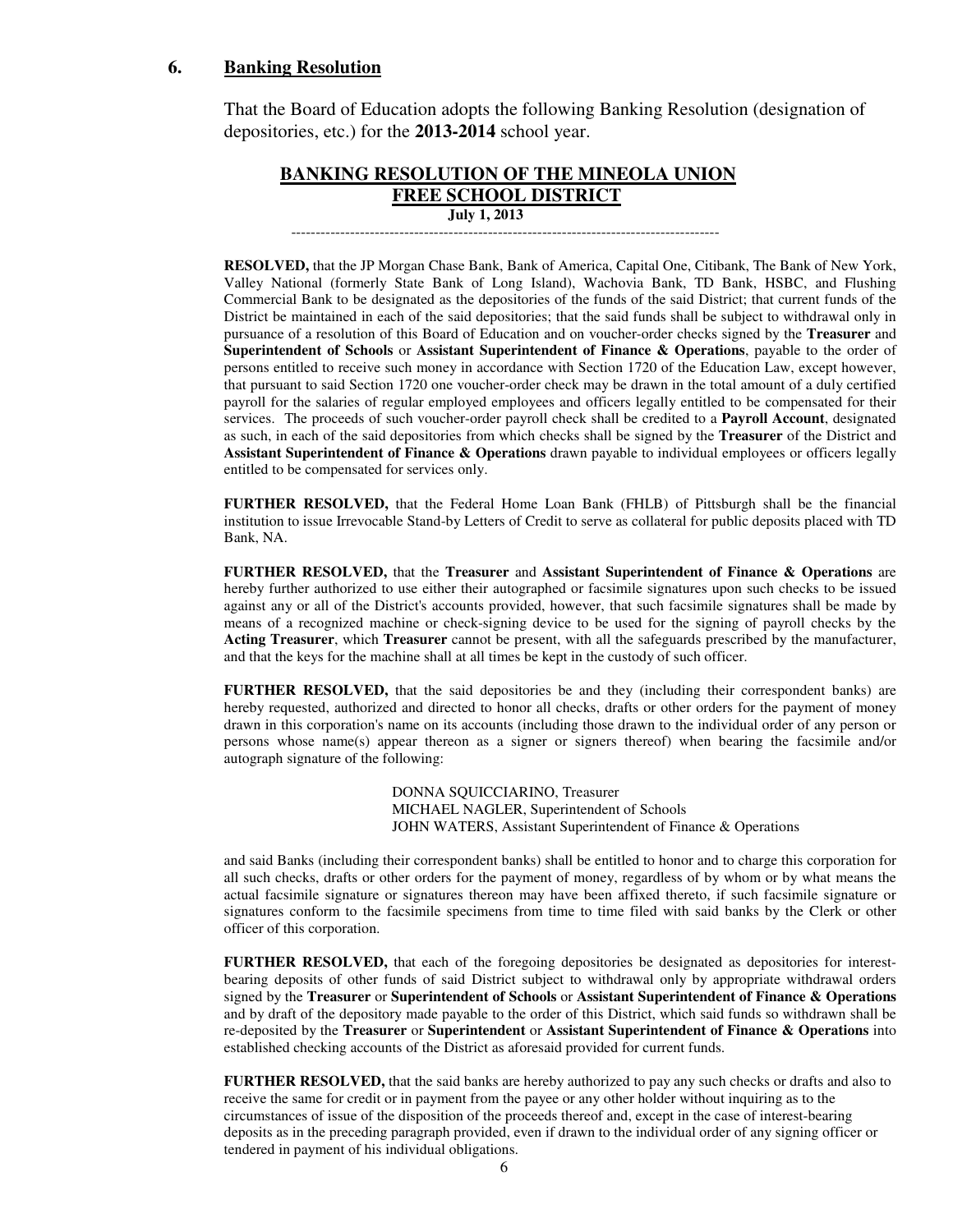#### **7. Board Member & Administrator Liability**

 That the Board of Education adopts the following Public Officer's Law §18: **BE IT RESOLVED**, that the Board of Education of the Mineola Union Free School District hereby adopts the coverage provided by §18 of the New York State Public Officers Law for the following job titles: School Board Trustee, Administrator, employees and agents working for the Mineola UFSD. The adoption of this provision is intended to supplement and not supplant the protection available to such employees by virtue of already existing statutory provisions or other sources. Such coverage shall include but not be limited to being called to testify as a witness or to answer questions concerning their acts or omissions within the scope of their office, agency or employment before a Grand Jury, the Office of the District Attorney, or other law enforcement official. Nothing herein contained shall be construed to authorize or require defense or indemnification to a member of the board of education, the superintendent of schools, administrator, employee, and/or agent working for the Mineola UFSD who has been identified as a defendant in a pending criminal prosecution, or where such individual or the school district has reason to believe that such individual is a target in a criminal investigation or prosecution by the Office of the District Attorney or other law enforcement entity. This benefit shall not be available to and shall not cover any employee serving in any of the job titles listed herein who is represented for collective bargaining purposes by a duly designated collective bargaining agent unless and until such coverage is negotiated with the collective bargaining agent representing said employee. The Superintendent or his designee shall take steps necessary to obtain insurance protection against the potential liability to the district arising out of the adoption of this provision.

| Workshops 7:00 p.m.              |                       | <b>Business</b>                          | $7:00$ p.m. |
|----------------------------------|-----------------------|------------------------------------------|-------------|
| Tues. July 2(Reorg.) Willis Ave. |                       | Thurs. July 18                           | Willis Ave. |
|                                  |                       | Thurs. Aug. 8                            | Willis Ave  |
| Thurs. Aug. 29                   | Willis Ave            | Thurs. Sept. 19                          | Willis Ave  |
| Thurs. Oct. 3                    | Willis Ave            | Thurs. Oct. 17                           | Willis Ave  |
| Thurs. Nov. 7                    | Willis Ave            | Thurs, Nov. 21                           | Willis Ave  |
| Thurs. Dec. 5                    | Willis Ave            | Thurs, Dec. 19                           | Willis Ave  |
| Thurs. Jan. 16                   | Willis Ave            | Thurs, Jan. 30                           | Willis Ave  |
|                                  |                       | *Thurs. Feb. 13                          | Willis Ave  |
| Thurs. Mar. 6                    | Willis Ave            | Thurs. Mar. 20.                          | Willis Ave  |
| Thurs. April 3                   | Willis Ave            | Thurs. April 24 <sup>**</sup> Willis Ave |             |
| Thurs. May 8                     | Willis Ave            | Thurs. May 22                            | Willis Ave  |
| (Annual School Budget)           |                       |                                          |             |
| Hearing at 7:00 pm followed      |                       |                                          |             |
| by monthly workshop)             |                       |                                          |             |
| Tues. May 20                     | <b>Jackson Avenue</b> |                                          |             |

#### **8. Designation of day, time & place of Board Mtgs for the 2013-2014 school year**

(Open Board Meeting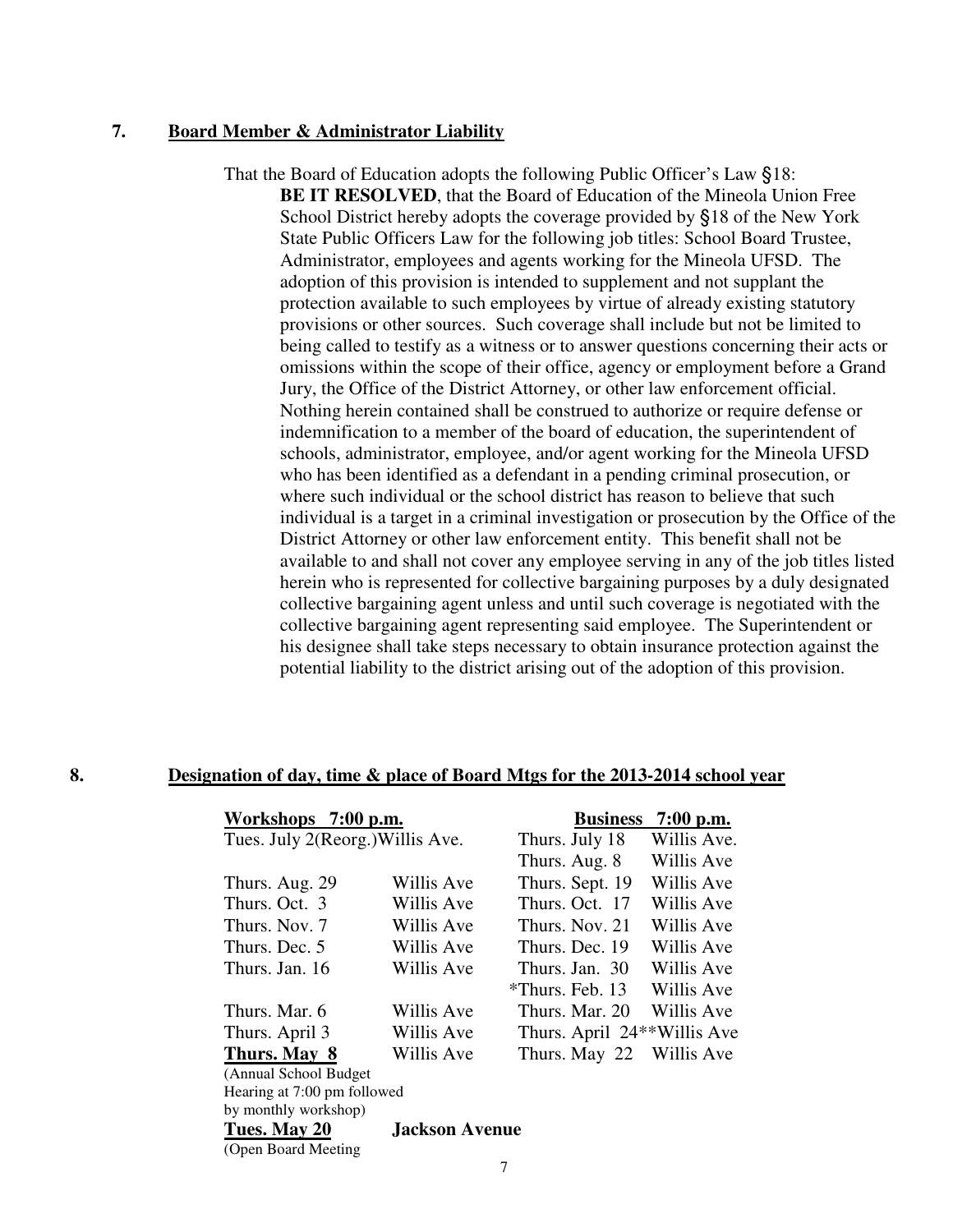for results of Annual Elec. & Budget Vote at 9:15 pm)

Thurs. June 5 Willis Ave Thurs. June 19 Willis Ave **Reorganization/Workshop** Tues. July 1 Willis Ave

\*There is only one meeting in February (Business).

\*\*This meeting date combines the Business Meeting with the Annual BOCES vote that mandates all Boards of Education to meet on this date to vote on BOCES candidates and its Operating Budget.

Board meetings will be held in the Staff Lounge on the second floor of the Willis Avenue School unless otherwise stated. All meetings are open to the public.

## **9. Designation of voting delegate and alternate to NYSSBA and N-SSBA**

That the Board of Education designates one (1) Board Member and an alternate to represent the Mineola School District at the NYSSBA and N-SSBA Conventions, with expenses.

| Voting Delegate | <b>Arthur Barnett</b> |
|-----------------|-----------------------|
| Alternate       | Christine Napolitano  |

## **10. Board Membership in following Associations**

That the Board of Education designates the following Associations for Board Membership:

New York State School Boards Association Nassau/Suffolk School Boards Association Nassau Citizens Budget Committee

## **11. Authorization for Board Members to Attend Meetings and Conventions**

That the Board of Education authorizes the expenditure of funds for Board of Education Members to attend meetings and conventions of the following:

New York State School Boards Association Nassau/Suffolk School Boards Association American Association of School Administrators Association for Supervision and Curriculum Development Nassau Citizens Budget Committee Nassau/Suffolk Bar Association S.C.O.P.E.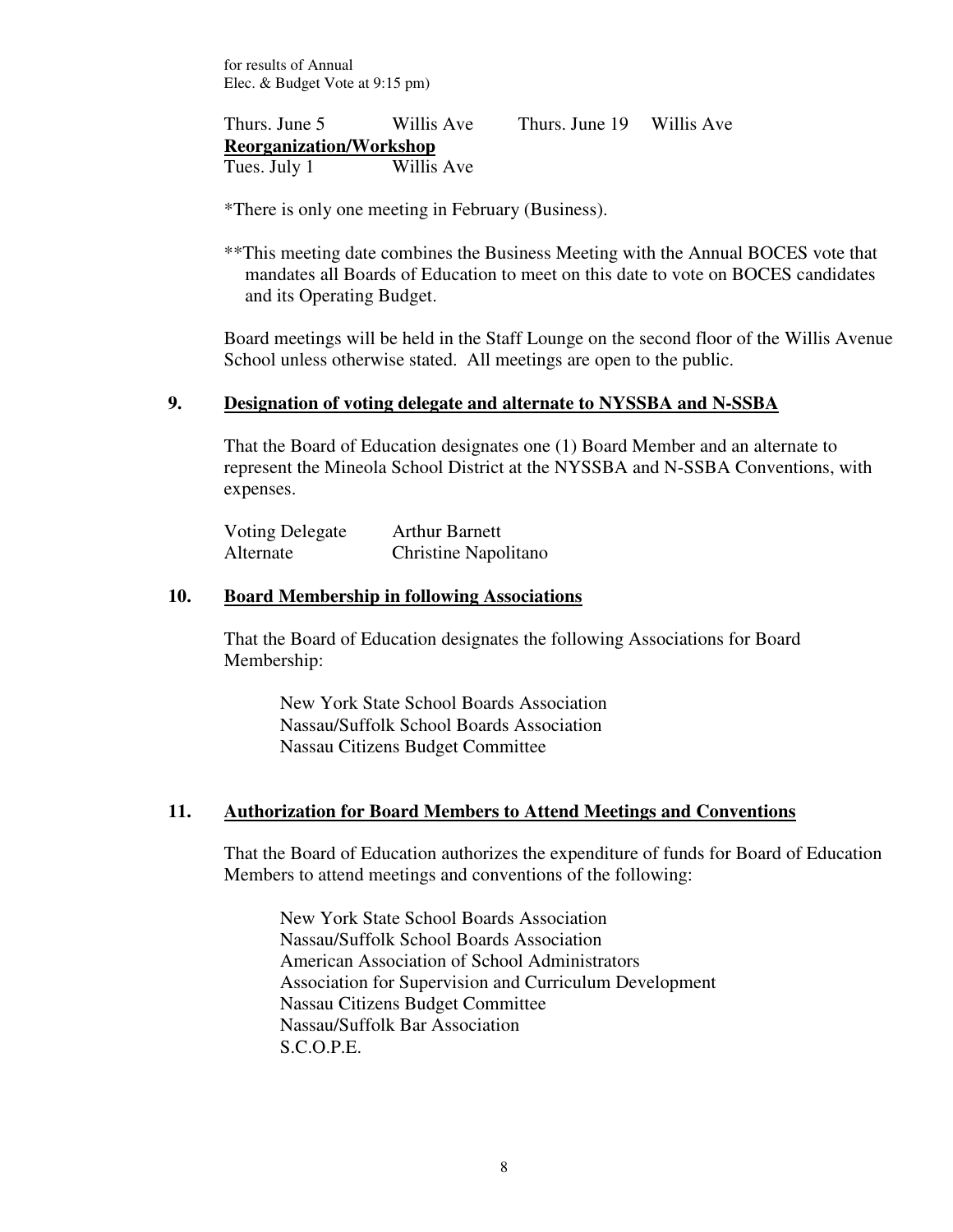## **12. Board of Education Representation on Committees**

BOCES Representative Patricia Navarra District Council (SEPTA) Arthur Barnett Finance Committee William Hornberger Health & Safety Council Nicole Matzer Policy & Regulations Review Christine Napolitano

#### **COMMITTEE BOARD REPRESENTATIVE(S)**

## **13. Bid Opening Authorization**

That the Board of Education approves authorization to **Mr. Jack Waters and Maureen Judge** to open bids at stipulated bid opening times, properly prepared and received in the Business Office for the **2013-2014** school year.

## **14. Investments**

That the Board of Education authorizes **Ms. Donna Squicciarino and Mr. Jack Waters** to invest district funds on behalf of the Mineola UFSD for the **2013-2014** school year.

## **15. District 2013-2014 Organizational Chart**

That the Board of Education accepts the Mineola Union Free School District Organizational Chart for **2013-2014** (Attached).

## **16. Establishment of Travel Mileage Reimbursement Rate for Approved Travel**

That the Board of Education approves the travel mileage reimbursement rate for approved travel at a rate of **\$.565** per mile.

## **17. Official District Newspaper**

That the Board of Education adopts Mineola's Official Newspaper, The Mineola American for the **2013-2014** school year.

## **18. Other Newspapers to be Used When Needed**

That the Board of Education assigns the Williston Times and Newsday as additional publications to be used as needed for the **2013-2014** school year.

## **19. Chubb Pollution Liability Insurance Policy**

That the Board of Education awards the renewal of the district's Chubb Pollution Liability Policy including Terrorism coverage to Bollinger Insurance Inc. for the **2013- 2014** school year in the amount not to exceed **\$20,000.00.**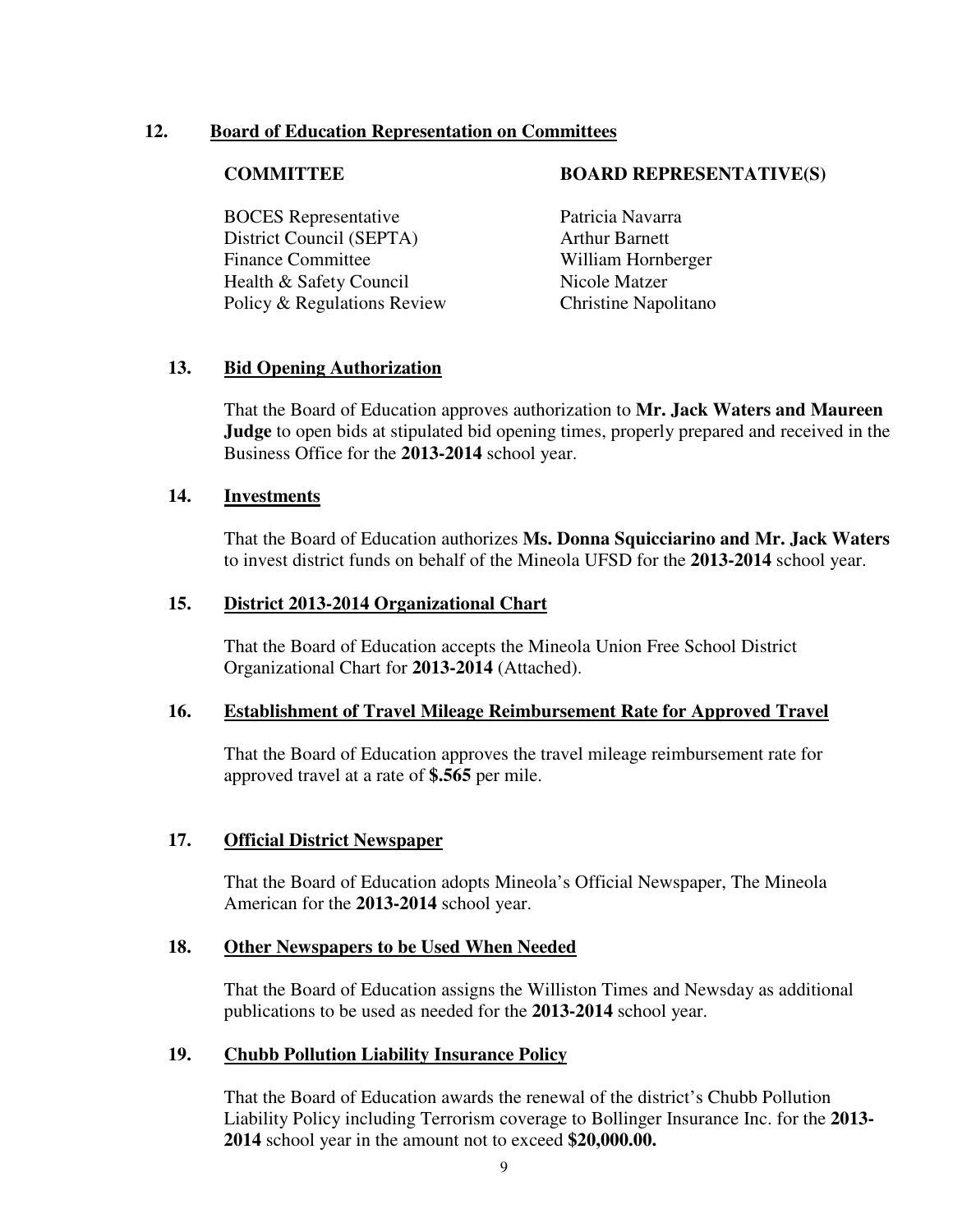#### **20. School District Insurance**

That the Board of Education renews the policy with New York School Insurance Reciprocal (NYSIR) as the District Insurance Carrier for the **2013 -2014** school year.

## **21. Instruction: Professional Development Plan**

That the Board of Education approves the Professional Development Plan for the **2013- 2014** school year.

## **22. Rates for Substitutes**

That the Board of Education approves the following rates for substitutes:

| \$100 per diem    |
|-------------------|
| \$125 per diem    |
| \$125 per diem    |
|                   |
| $$13.74$ per hour |
| $$10.00$ per hour |
| $$21.81$ per hour |
| $$12.25$ per hour |
| $$12.32$ per hour |
| $$10.75$ per hour |
| $$20.00$ per hour |
|                   |

## **Workshop Meeting Agenda**

#### **K. BOE Reports a. Comments from Board of Trustees**

Nicole Matzer stated that she wanted to thank everyone for giving her the opportunity to serve on the Board.

William Hornberger stated that he looks forward to the 2013/2014 school year and the new energy of the board.

Patricia Navarra stated that she is excited to be part of the team and thanked everyone for electing her to the Board.

Christine Napolitano stated that she is excited for the new school year and wants to start on a positive note.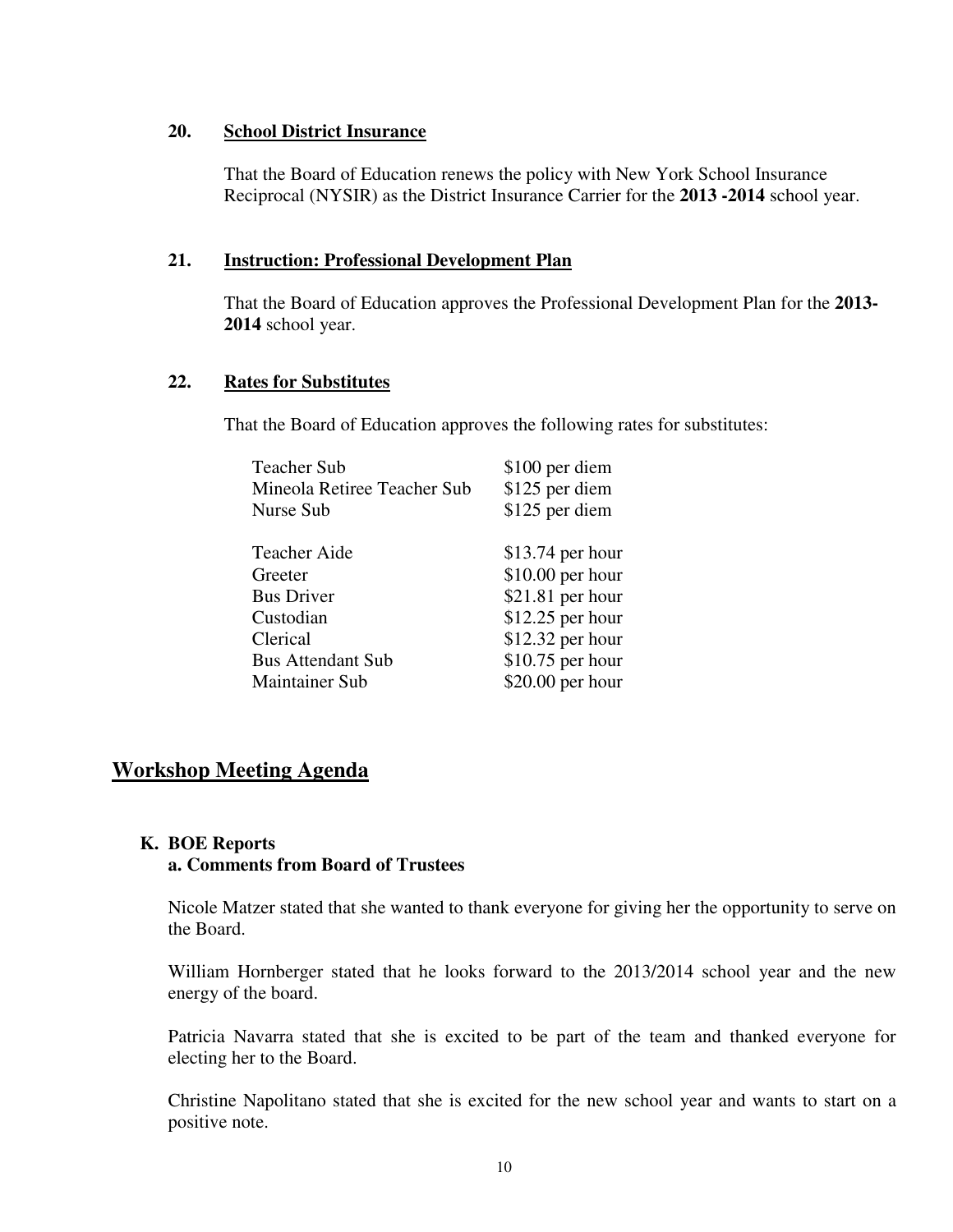#### **b. Comments from Board President**

Arthur Barnett stated that he is looking forward to the new school year and welcomed the new Board members. He hopes to learn from the past and continue to move forward.

#### **c. Comments from Superintendent**

Dr. Nagler welcomed the two new Board members. He stated that things are very busy at Central Office preparing for the new school year. The Superintendent stated that he had been invited to Hofstra University to meet with the Governor. He had the opportunity to speak with the Governor, thank him for the Efficiency Grant and discuss how the District will use the funds. The new principal of Jackson Avenue, Janet Gonzalez, accepted the position on Friday 6/28 and to his delight Ms. Gonzalez was in the office on Monday with a list of questions. Dr. Nagler stated that Ms. Gonzalez also asked for a copy of Jackson Avenues data for her to review while on vacation. Ms. Gonzalez's official start date will be 8/5. Finally, the Superintendent stated that he will be sharing some data that he received today, later in the meeting.

## **L. Old Business**

Mr. Barnett asked the board if there was any old business. Mr. Hornberger asked for an update of the Meadow Drive Project. The Superintendent stated the floor will be going down in a few weeks. The furniture will be in on time, with the exception of the tiered seating. He added that the library will be open for the first day of school. Mr. Hornberger also asked for an update on the AGP program with LIU/ CW Post. The Superintendent stated that all students were tested for IQ scores. The tests were scored and all applications will be sent to Post. The Superintendent expects to hear back quickly. Mr. Hornberger asked for an update on  $6<sup>th</sup>$  grade art and Dr. Nagler stated that there was no update at this time. He then asked for the status of the Jackson Avenue Cafeteria project and Dr. Nagler stated that there has been no news from the state and that the project may be moved to February. Mr. Hornberger asked for an update of new security measures. The Superintendent stated that the upgrades are ongoing; at Meadow Drive and Hampton the work on the man traps will be starting. At the Middle School there is now a new entry to the nurse's office for students. At Jackson Avenue, we are waiting for the new principal in order to decide whether or not the offices will be flipped. The cameras are just about finished and the command center will be set up in the office next to his. Dr. Nagler stated that he met with administrators regarding new security procedures and he added that he asks for parents to be patient with new procedures.

Mr. Barnett asked the Superintendent for an update on the fueling station and was told that the tank will be installed after the fall athletic season and the asphalt will be laid in the spring. There was no additional old business.

## **M. New Business**

There was no new business.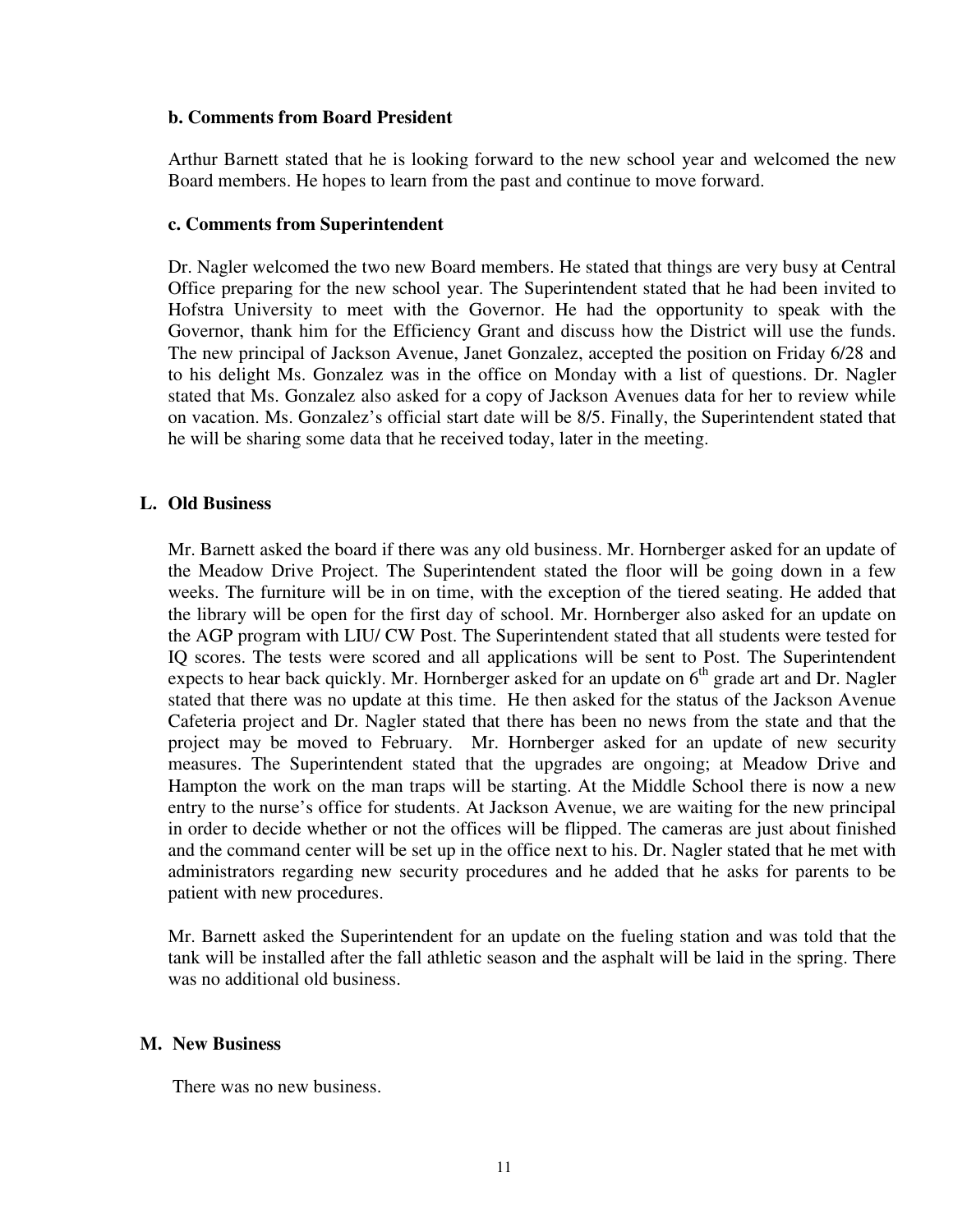## **N. Workshop Consensus Agenda**

**RESOLUTION #4 – BE IT RESOLVED** that the Board of Education approves Workshop Consensus Agenda items N.1.a. through N.5.a. as presented.

| <b>Motion:</b> | Christine Napolitano |
|----------------|----------------------|
| Second:        | William Hornberger   |

Discussion: Mr. Barnett stated that he was very impressed with Janet Gonzalez, new elementary principal. He stated that her resume was amazing and in person even more so. He thanked the committee for bringing her forward. There was no additional discussion.

| Yes: | William Hornberger    | No: | None |
|------|-----------------------|-----|------|
|      | Nicole Matzer         |     |      |
|      | Patricia Navarra      |     |      |
|      | Christine Napolitano  |     |      |
|      | <b>Arthur Barnett</b> |     |      |

**Passed:** Yes

## **1. Instruction- Leave of Absence:**

- a. That the Board of Education approves an unpaid FMLA Leave of Absence to Peter Freeman, Supervisor of Fine and Performing Arts, effective July 1, 2013.
- b. That the Board of Education grants a request to Joseph Owens, for a Leave of Absence, starting approximately June 30, 2013.

## **2. Instruction- Appointment:**

- a. That the Board of Education approves the appointment of Janet Gonzalez, to the position of Elementary Principal, effective August 5, 2013. AMSA Salary: Step 1, \$154,029. Probationary Period: August 5, 2013 – August 4, 2016.
- b. That the Board of Education approves the appointment of Joseph Owens, to the position of Leave Replacement for Peter Freeman, Supervisor of Fine and Performing Arts, effective July 1, 2013. AMSA Salary: Supervisor, Step 1, \$141,958.

## **3. Civil Service- Appointments:**

a. That the Board of Education approves the appointment of Alyssa Ferrandino to the position of Clerical Sub, effective July 1, 2013. Salary will be \$12.32 per hour.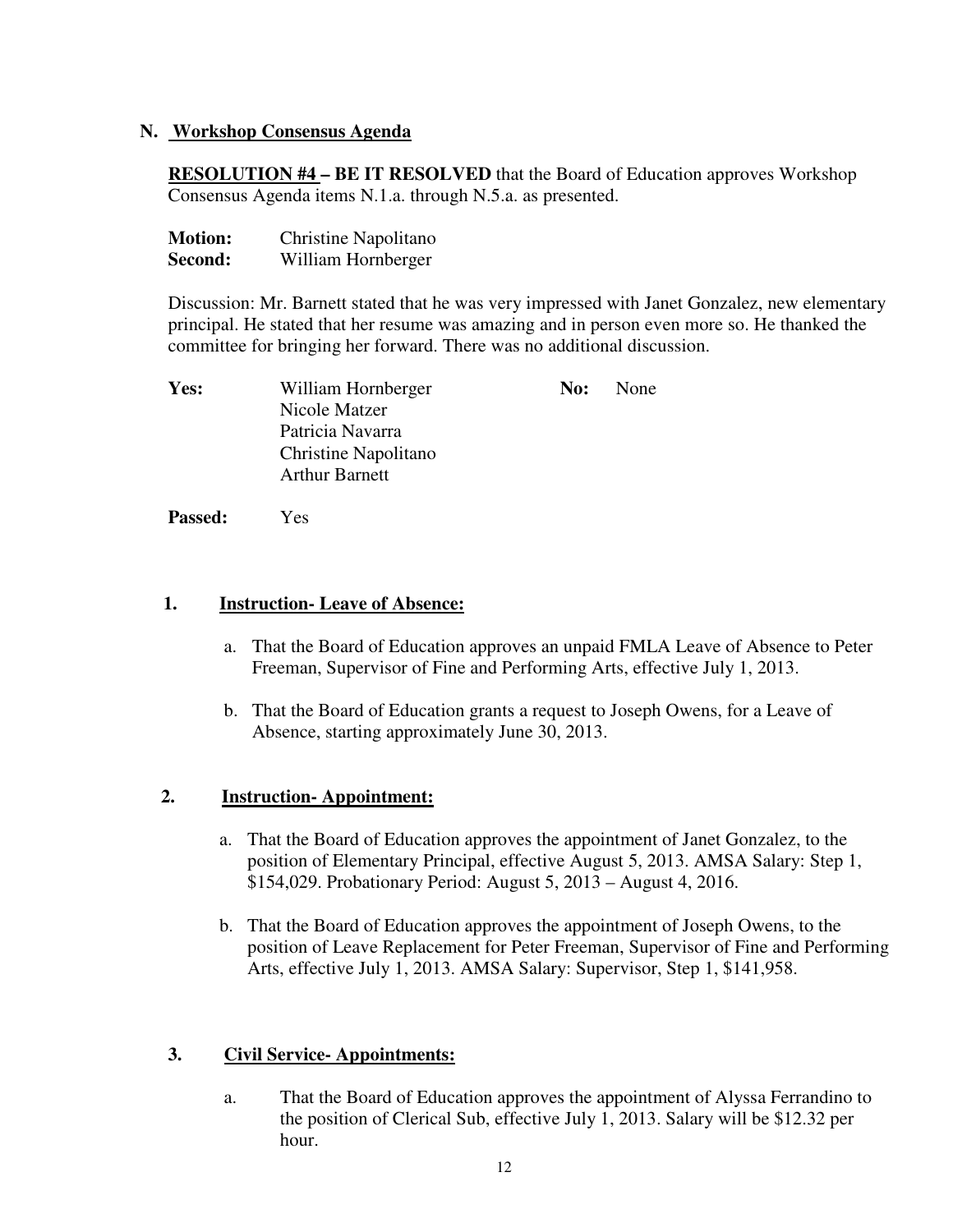- b. That the Board of Education approves the appointment of Maryann Ricci to the position of Clerical Sub, effective July 1, 2013. Salary will be \$12.32 per hour.
- c. That the Board of Education approves the appointment of Kyle Sullivan to the position of Custodial sub, effective July 1, 2013. Salary will be \$12.25 per hour.

#### **4. Civil Service- Resignations:**

- a. That the Board of Education accepts with regret, the letter of resignation for the purpose of retirement from Linda Every, part time Teacher Aide at Meadow Drive School, effective June 28, 2013.
- b. That the Board of Education accepts the removal of Nicole Matzer from the Clerical Sub list.

#### **5. 2013-2014 Parent Members and Chairpersons for CSE/CPSE & 504 Members**

a. That the Board of Education approves the following list of parent members and Chairpersons for Committees on Special Education and Subcommittees on Special Education and 504 meetings for the 2013-2014 school year:

#### **Committee on Pre-School Special Education**

Catherine Maiman-Director of Pupil Personnel Services Bridget C. McCormick- Psychologist (Alternate Chair) Child's Parent Evaluator or Person Qualified to Interpret Evaluations Professional Appointed by the Nassau County Department of Mental Health Child's Special Education Teacher

General Education Teacher if the child is participating in the general education program

#### **Parent Members:**

| Virginia Llanes     |
|---------------------|
| Louis Llanes        |
| Nicole Park         |
| Antoinette Salierno |
| Souaad Khalil       |
| Ruth Gorski         |
| <b>Cliff Datys</b>  |
| Denise Collins      |
|                     |

#### **District Committee on Special Education**

Chairperson/Administrator: Catherine Maiman-Director of Pupil Personnel Services; or Bridget C. McCormick-Psychologist

Child's Parent Evaluator or Person Qualified to Interpret Evaluations Child's Special Education Teacher General Education Teacher if the child is participating in the general education program

#### **School Psychologists:**

| Dr. Sonia Azevedo | Dr. Patricio Romero  |
|-------------------|----------------------|
| Dr. Robert Drago  | Vanessa Lealand      |
| Dr. Manuel Romero | Bridget C. McCormick |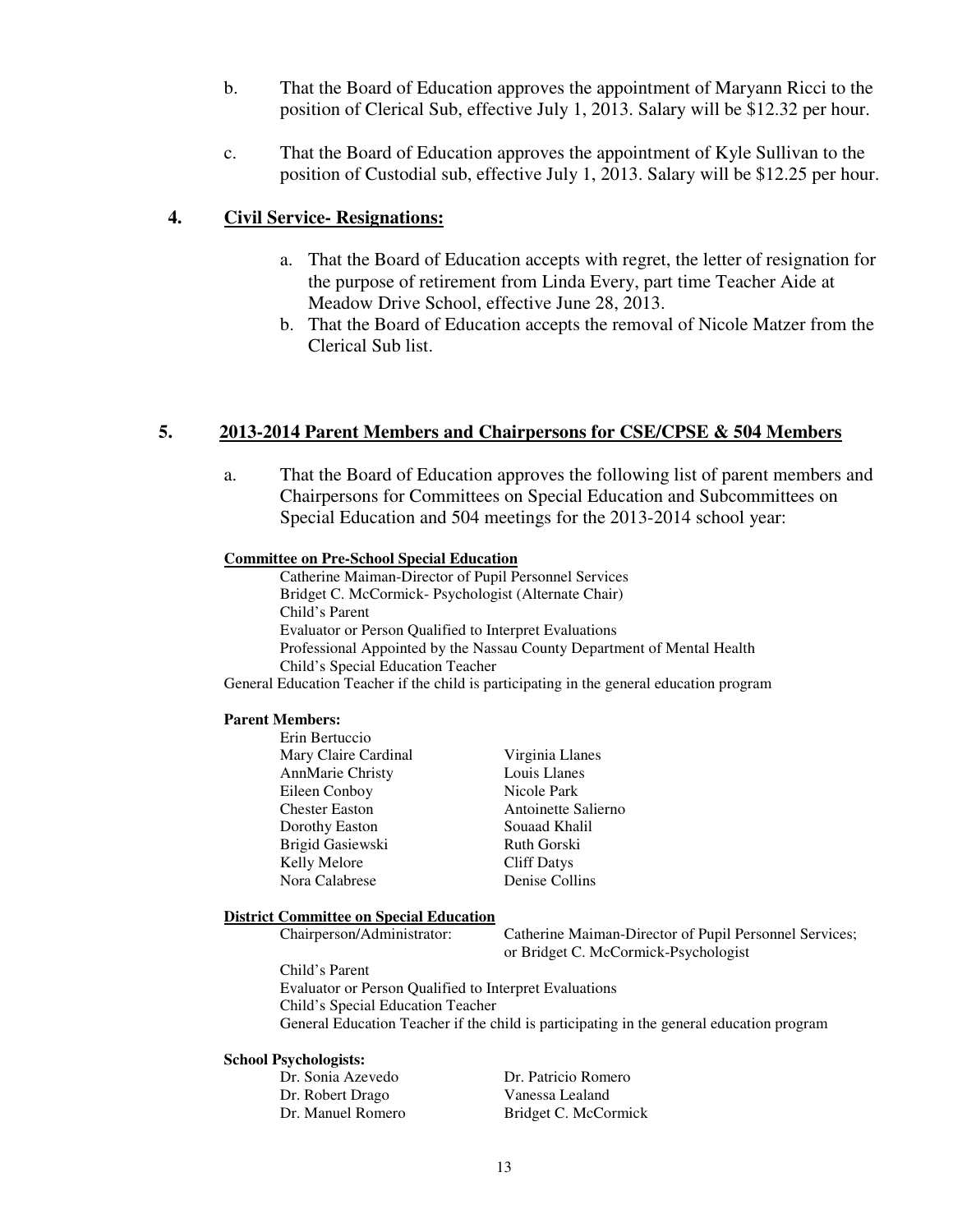#### **Parent Members:**

Fedra Haldane Erin Bertuccio AnnMarie Christy Virginia Llanes Louis Llanes Mary Claire Cardinal Kelly Melore Nicole Park Eileen Conboy<br>
Ruth Gorski<br>
Chester Easton Dorothy Easton **Antoinette Salierno**  Brigid Gasiewski Denise Collins Nora Calabrese Christina Duarte Hye Hyun Chung Patricia Aronoff

**Chester Easton** 

#### **School Physician: Dr. Ronald Marino**

#### **Committee on Special Education Sub-Committees**

Chairperson Child's Parent Evaluator or Person Qualified to Interpret Evaluations Child's Special Education Teacher General Education Teacher if the child is participating in the General Education Program

#### **Catherine Maiman and Bridget McCormick may chair all Subcommittees, as needed**

**Jackson Avenue School Chairpersons**: Dr. Manuel Romero-Psychologist; or TBD-Principal

**Hampton Street Chairpersons**: Dr. Robert Drago-Psychologist; or Devra Small-Principal

**Meadow Drive Chairpersons**: Vanessa Lealand-Psychologist: or Dr. SueCaryl Fleischmann-Principal

**Middle School Chairperson**: Dr. Sonia Azevedo-Psychologist; Matthew Gaven-Principal

**High School Chairpersons**: Dr. Patricio Romero-Psychologist; or Larry Puccio-Assistant Principal

#### **Surrogate Parents:**

Louis Llanes Kelly Melore

#### **Impartial Hearing Officers:**

The list of Impartial Hearing Officers as maintained on the NYSED Impartial Hearing Officers Reporting System Website.

That the Board of Education approves the appointment of the following Chairpersons of the Mineola School District's Section 504 Review Teams for the 2013-2014 school year:

#### **504 Chairpersons:**

#### **District-wide:**

Catherine Maiman-Director for Pupil Personnel Services Bridget McCormick-Psychologist

#### **Hampton Street:**

Dr. Robert Drago-Psychologist; Devra Small-Principal

#### **Meadow Drive:**

Vanessa Lealand- Psychologist; Dr. SueCaryl Fleischmann-Principal

#### **Jackson Avenue:**

Dr. Manuel Romero-Psychologist; or TBD-Principal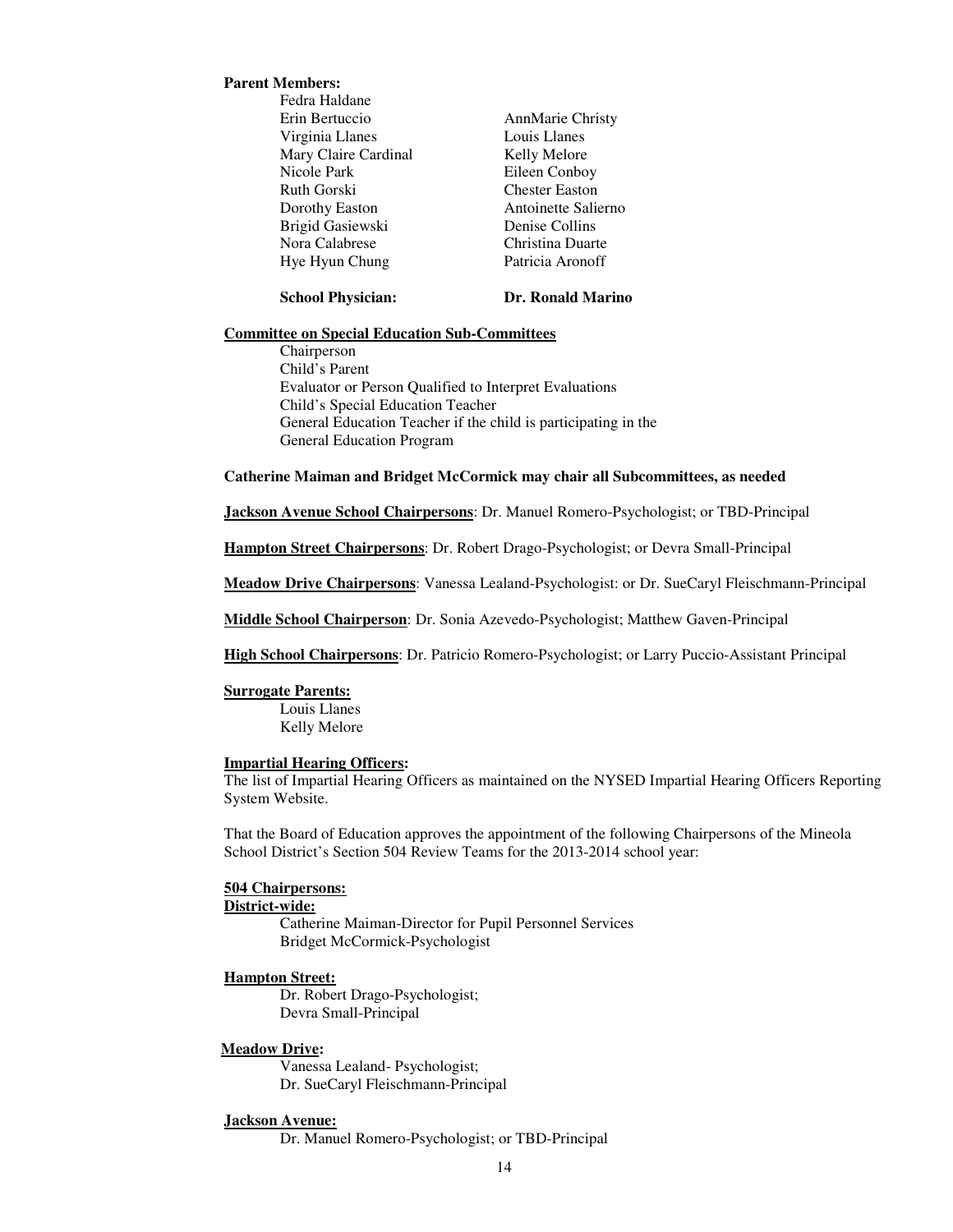**Middle School:** Dr. Sonia Azevedo-Psychologist; or Matthew Gaven

**High School:**

Dr. Patricio Romero-Psychologist; or Larry Puccio-Assistant Principal

### **O. Public Comment**

Mr. Barnett opened the floor for public comments; there were no comments this evening.

## **P. Superintendent's Reports**

• Superintendent of Schools' Report for 7/2/13

The Superintendent stated that he would like to share a report that he received yesterday on "eSpark" and the Mineola 2012-2013 NWEA results. He stated that this report looked at the "eSpark effect"; does it matter if students complete their eSpark missions. It was reported that Mineola students grew 6 percentile points from fall to spring this year in NWEA Reading scores; 58% of students moved up a least one RIT band. Dr. Nagler stated that students who completed eSpark missions **doubled** NWEA growth expectations. He added that sample of students was almost 600 children. The Superintendent displayed bar graphs which demonstrated shifts toward high end performance by students. Both low and high achieving students in Mineola grew more than middle school students nationwide. The Superintendent stated that the next question was did eSpark have any effect. He stated that in eSpark, students usually target their weakest Common Core domains. These are called goal domains. NWEA also measures progress in other domains, which are called non-goal domains. The Superintendent discussed the sample sizes: 564 Mineola Students had fall and spring NWEA data; 555 students (98%) merged to eSpark files; 472 of these students (85%) have goal growth estimates; and the remaining 83 students did not complete enough of an eSpark mission to meet thresholds for goal estimates. Among those 83 students, mean eSpark mission completion was 52%. The Superintendent pointed out one result- among 90 students working at grade level 1-3, showed significant improvement, "catch up growth". He stated that overall the data is encouraging and the percentiles are significant. Dr. Nagler added that he is encouraged that this will be used at Jackson Avenue. Dashboards will be available for teachers and administrators. The Superintendent stated that it is important for children to know what their goals are and what they don't know. He stated that the majority of kids asked do know what they are working on. Dr. Nagler stated that he is very happy with the eSpark partnership and added that they are very responsive to our needs.

The Superintendent asked the Board if there were any questions or comments. Mr. Hornberger asked the Superintendent about the group of 83 students and stated that he would like to know if there were clusters of students in certain grades or classes. The Superintendent stated that at this time he did not have the specifics on these students, but stated that this needs to be monitored more closely. He added that Mr. Gaven must oversee that process and the dashboard will give him that ability. Mr. Hornberger stated that somewhere a piece was missed and there needs to be accountability. Mr. Barnett asked if there is an 8/1 start on eSpark for students, will Wi-Fi access be an issue for students. Dr. Nagler stated that he is currently working on the contract for Wi-Fi but students can go to the library or the school building as needed. Ms. Navarra asked if it is possible for parents to check in to eSpark and child's record and have to sign electronically. The Superintendent stated that this can be looked into but he thinks that it would be possible. Mr.